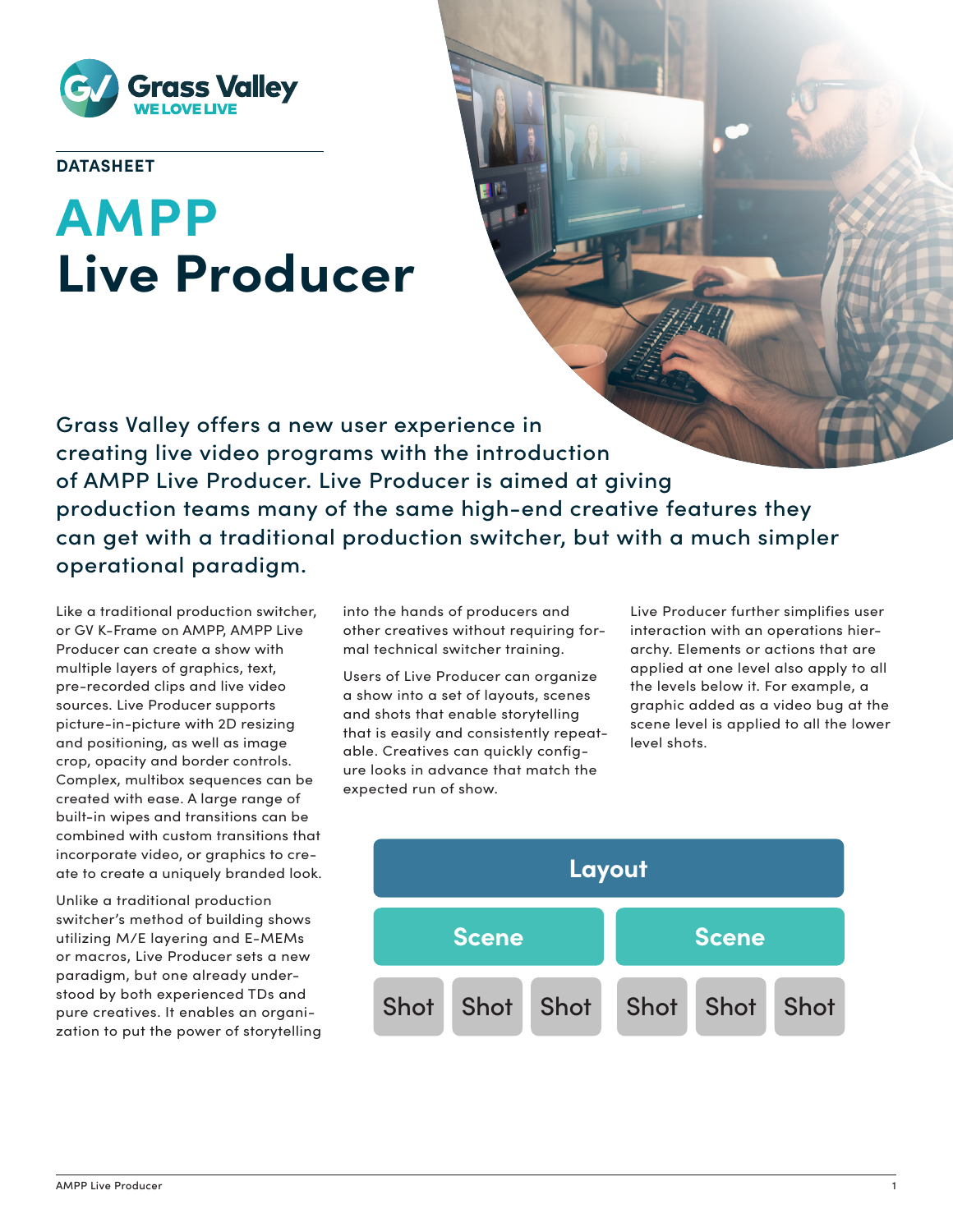#### **Layouts**

Additional downstream keys and DVEs

#### **Scenes**

Collections of shots with additional 8 layers

## **Shots**

Individual sources or multi-



layer composites Live key frames show the shot as it will appear on air including with any keys and effects

#### **Transition Controls**

Steps through the shots either sequentially or flip flop

### **Audio Controls**

Manual level override and audio breakaway

a live video program just by selecting a look. Each layout, scene or shot is visible to the operator in the UI and can be instantly sent to preview or program at the click of a mouse. Keyboard shortcuts or calling up looks using the number pad make programming changes even faster.

When taking the next look to air, Live Producer automatically provides a transition in and out. Layers can automatically animate their size and position so any action the operator takes looks smooth and professional.

While GV AMPP provides advanced audio control with the AMPP Audio Mixer Application, Live Producer offers the ability to control audio transitions and relative levels in coordination with all of the other program elements. Building the show can also include definition of which audio sources are exposed to the operator for manual control within a specific scene.

**Key Features** Live Producer can quickly cut or mix As live production regularly requires last second changes, even with complex multilayer scenes or shots, an operator's options are never restricted. Fine control of each element of the program is always accessible. Any transition sequence can be seen in preview prior to taking to air. Because shots and scenes are set up with virtual inputs, it's simple to reassign sources without affecting the program. Even during the show a detailed program layer view provides instant overrides to add or remove elements from the live output.

> Because Live Producer is a solution enabled by AMPP, Grass Valley's cloud-based media processing platform, creatives can access and operate Live Producer from anywhere with a standard internet connection, including the public internet, VPNs and in-house networks.

> For simplicity in moving from one show to another, or transitioning from one operator to another, programming may be saved in show files that are readily transferrable.

- Single application for single operator productions
- •Includes built-in flow monitors for PVW and PGM as well as source thumbnails
- Dynamic pool of clip players
- Built-in image stores for graphics/animated clips
- Built-in HTML renderers for graphics
- Supports chromakey
- Accepts any available AMPP audio or video flow for live sources
- Built-in IP encoding for streaming
- •Multiple key layers with animations
- Audio mixing with manual level override
- Supports keyboard and MAV module control

## **Specifications**

- Supports all GV AMPP input formats and standards
- Built-in encoding for online streaming platforms
- Built-in program and preview monitoring with source thumbnails eliminates the need for a separate multiviewer
- User controls apply to layouts, scenes and shots
- •Layouts, scenes and shots support up to 8 key layers, with a total of 24 layers